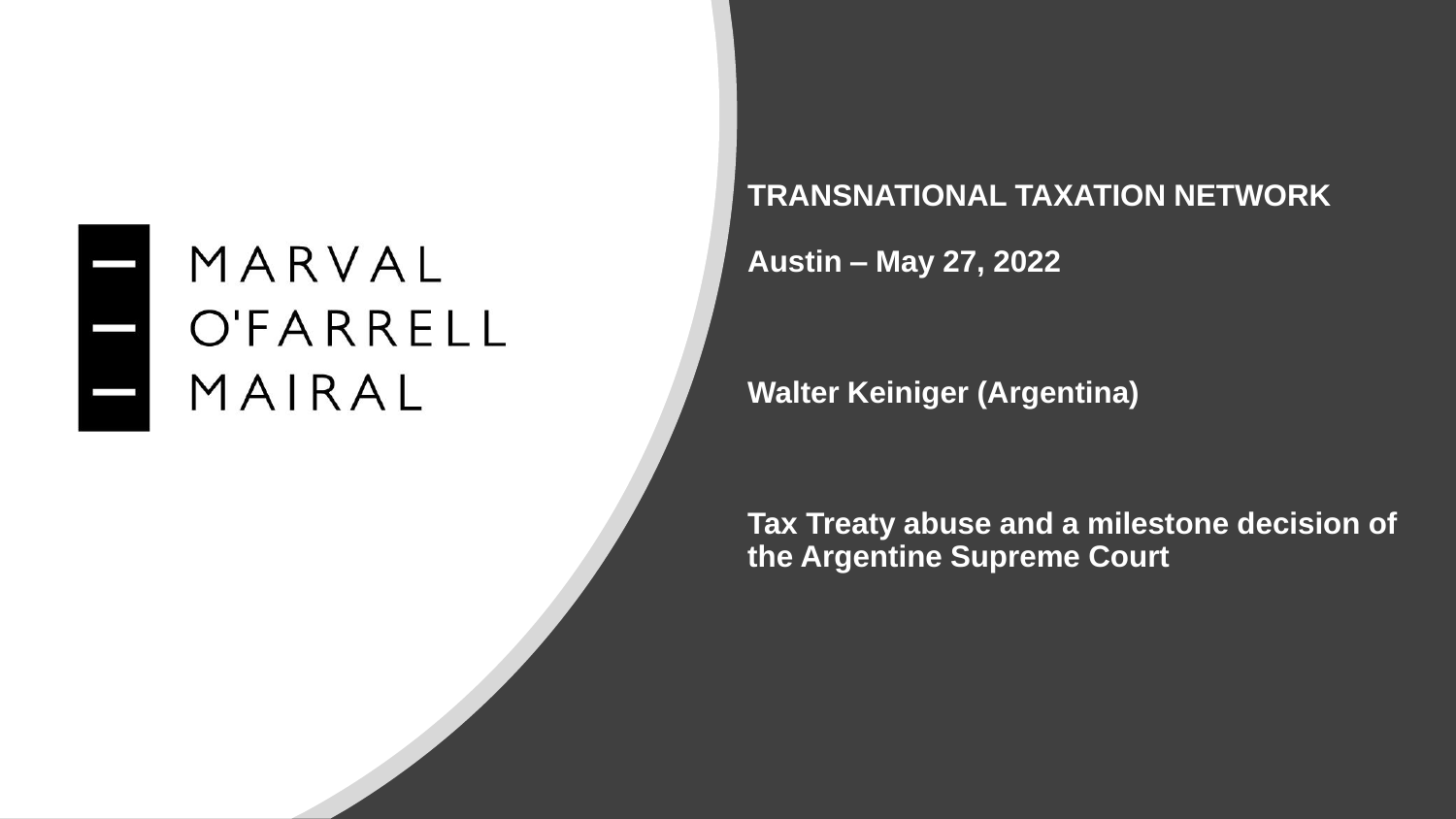### Starting point: no DTT applicable



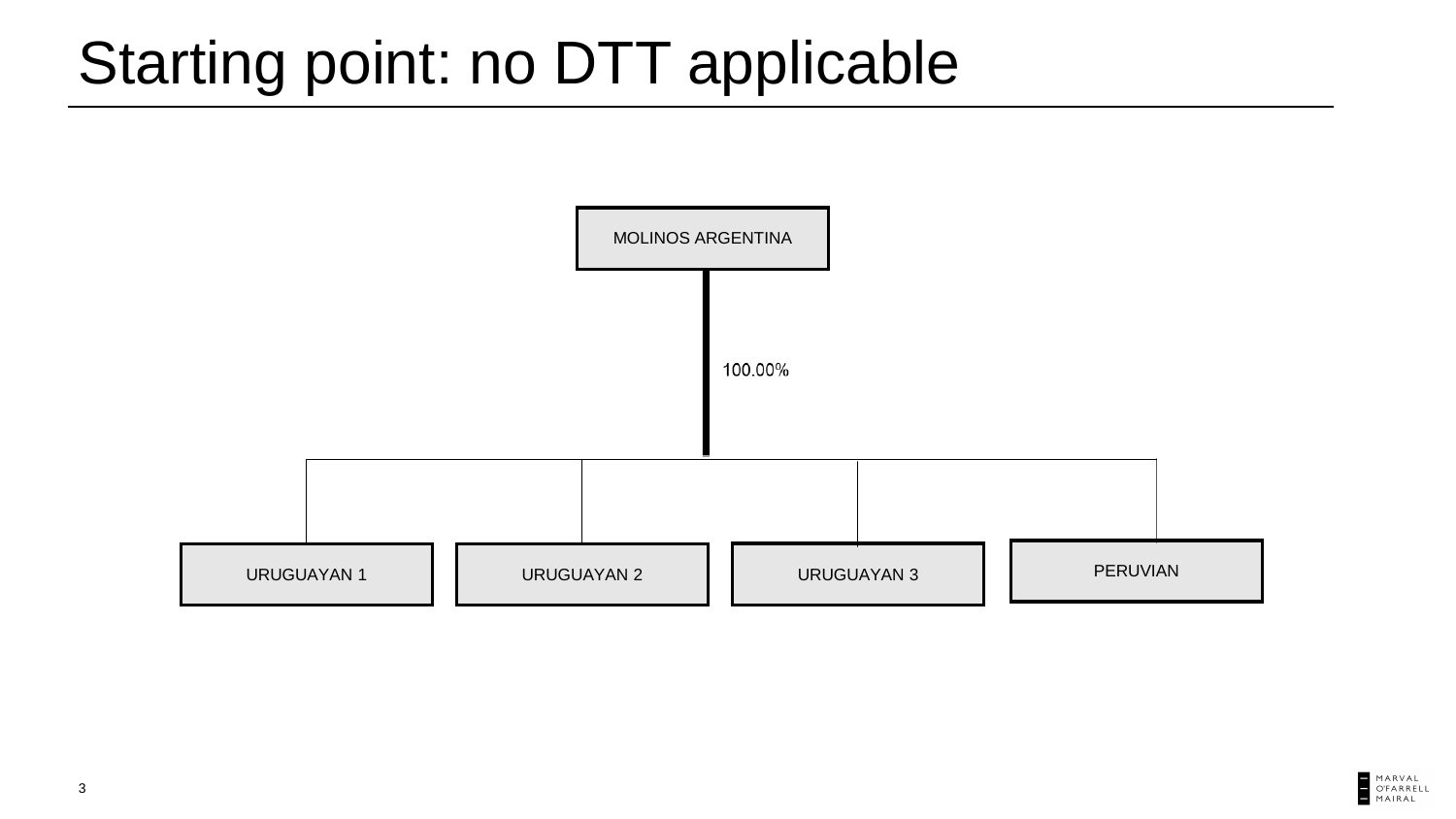#### Incorporation of Chilean entity



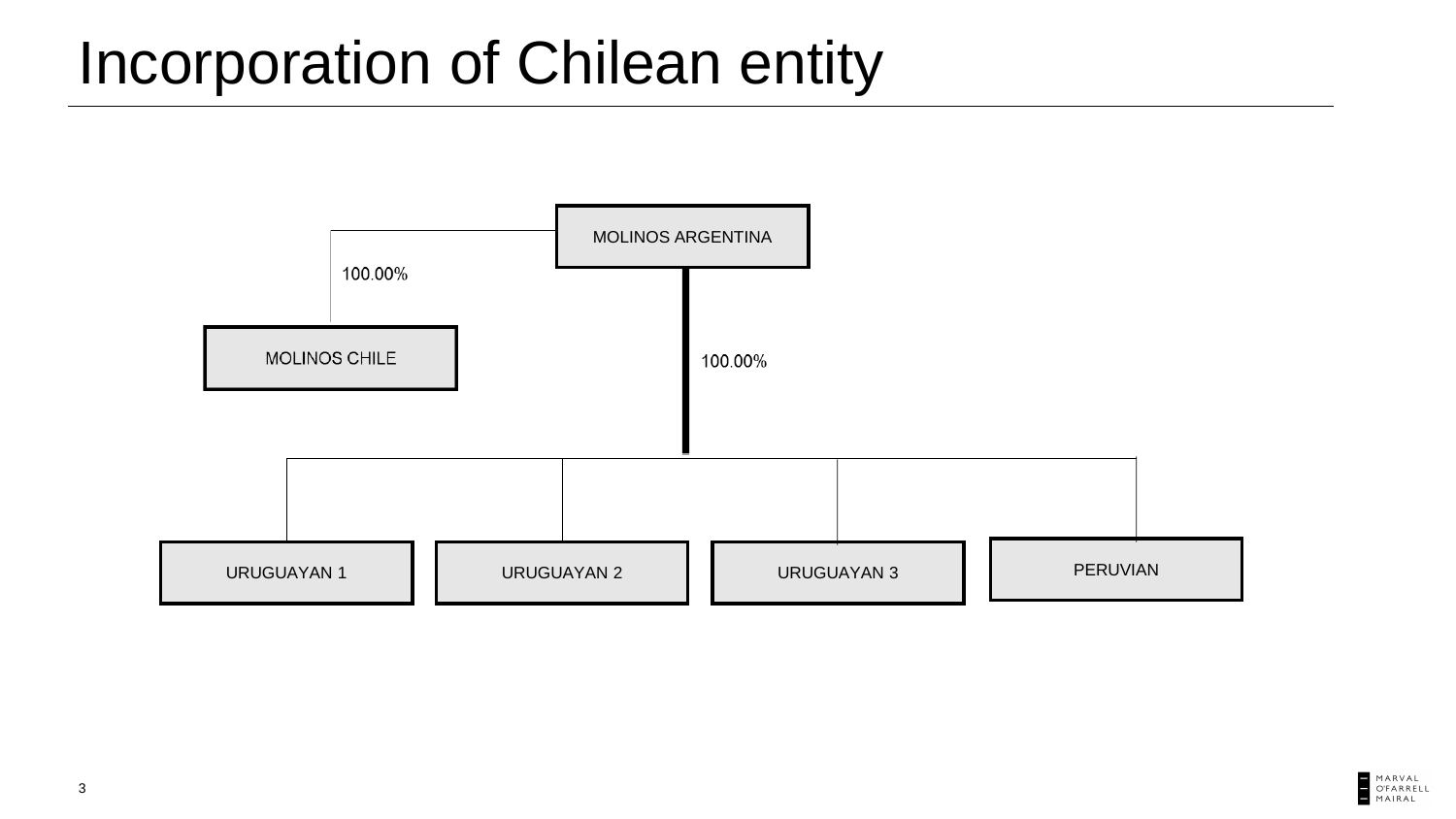#### Contribution of LATAM companies

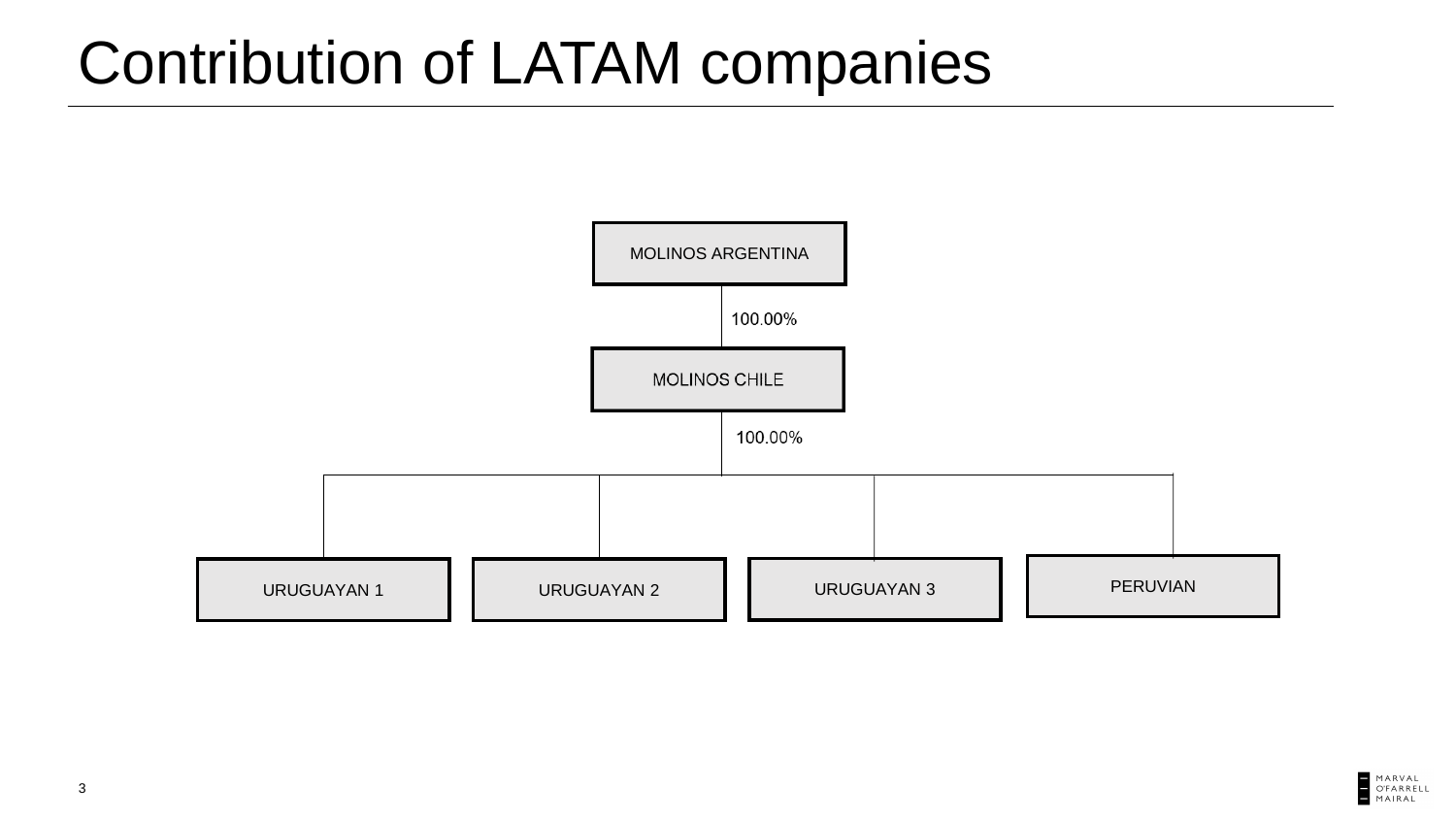#### Facts and relevant provisions

- Chilean entity: incorporated in 2003 under Chilean holding regime ("sociedades de plataforma")
- Chilean holding regime:
	- $\checkmark$  Law passed in 2002
	- $\checkmark$  No tax on income from foreign sources
	- $\checkmark$  No tax on dividends paid abroad if profits came from foreign sources
- DTT between Argentina and Chile then in place:
	- $\checkmark$  Taxation at source country
	- Dividends paid from Chile to Argentina were non-taxable in Argentina
	- $\checkmark$  DTT terminated by Argentina in June 2012
	- $\checkmark$  New DTT: 2015 (with LOB provisions)
- Under the structure, profits from Uruguay and Peru received "through" Chile were non-taxable in Argentina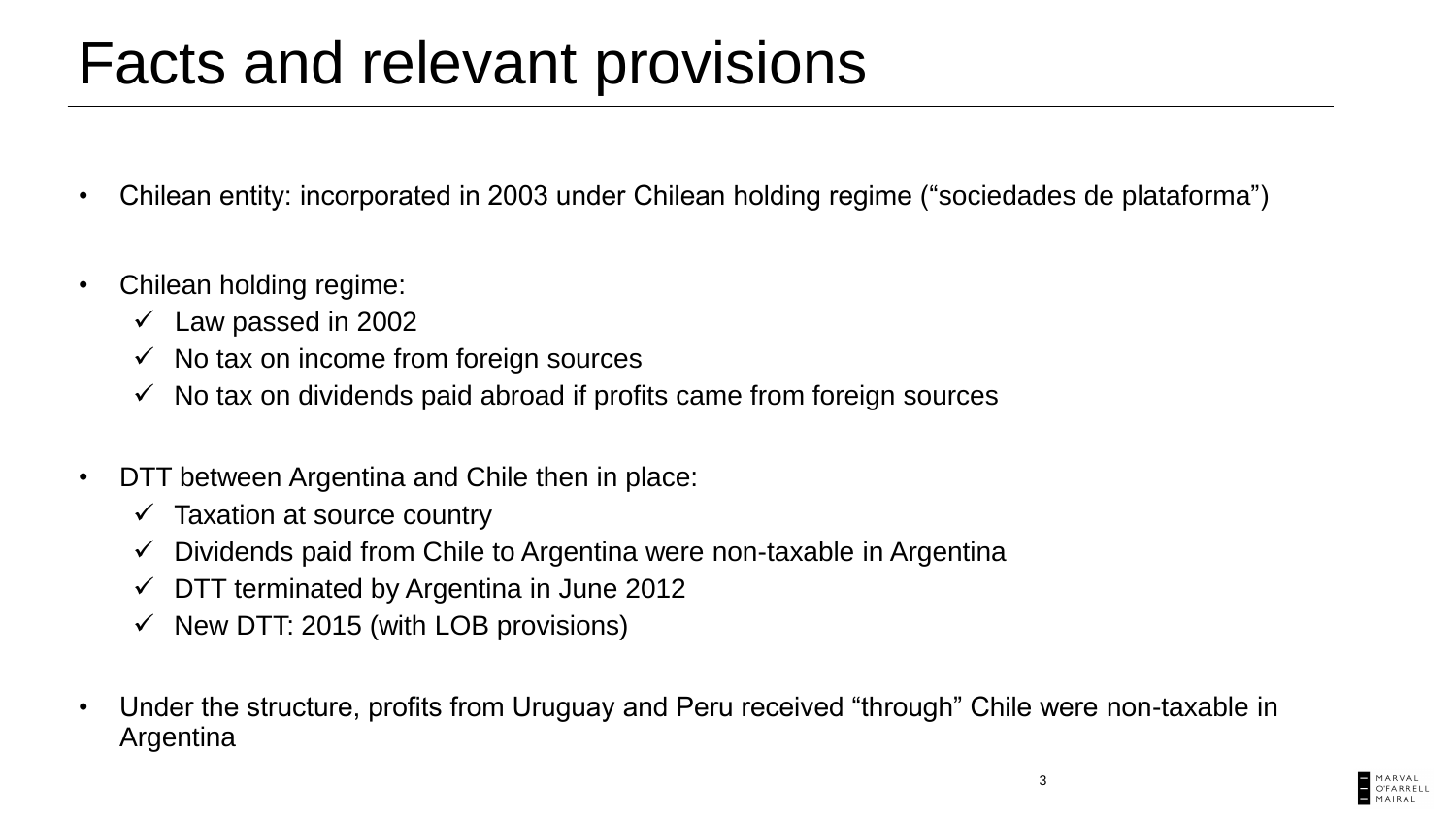- Argued "treaty abuse" resulting in "double non-taxation"
- Based on the so-called "principle of economic reality" of Argentine Tax Procedure Law (similar to the US "substance over form" principle), the tax authorities contended that Molinos had abused the DTT by creating a "conduit company"
- The Chilean (conduit) company had the sole purpose of circumventing taxation in both Argentina and Chile of the dividends received from Uruguay and Peru
- Chilean company had no real connection w/Uruguayan and Peruvian entities and no business purpose
- This position was upheld by Tax Court and Chambers of Appeals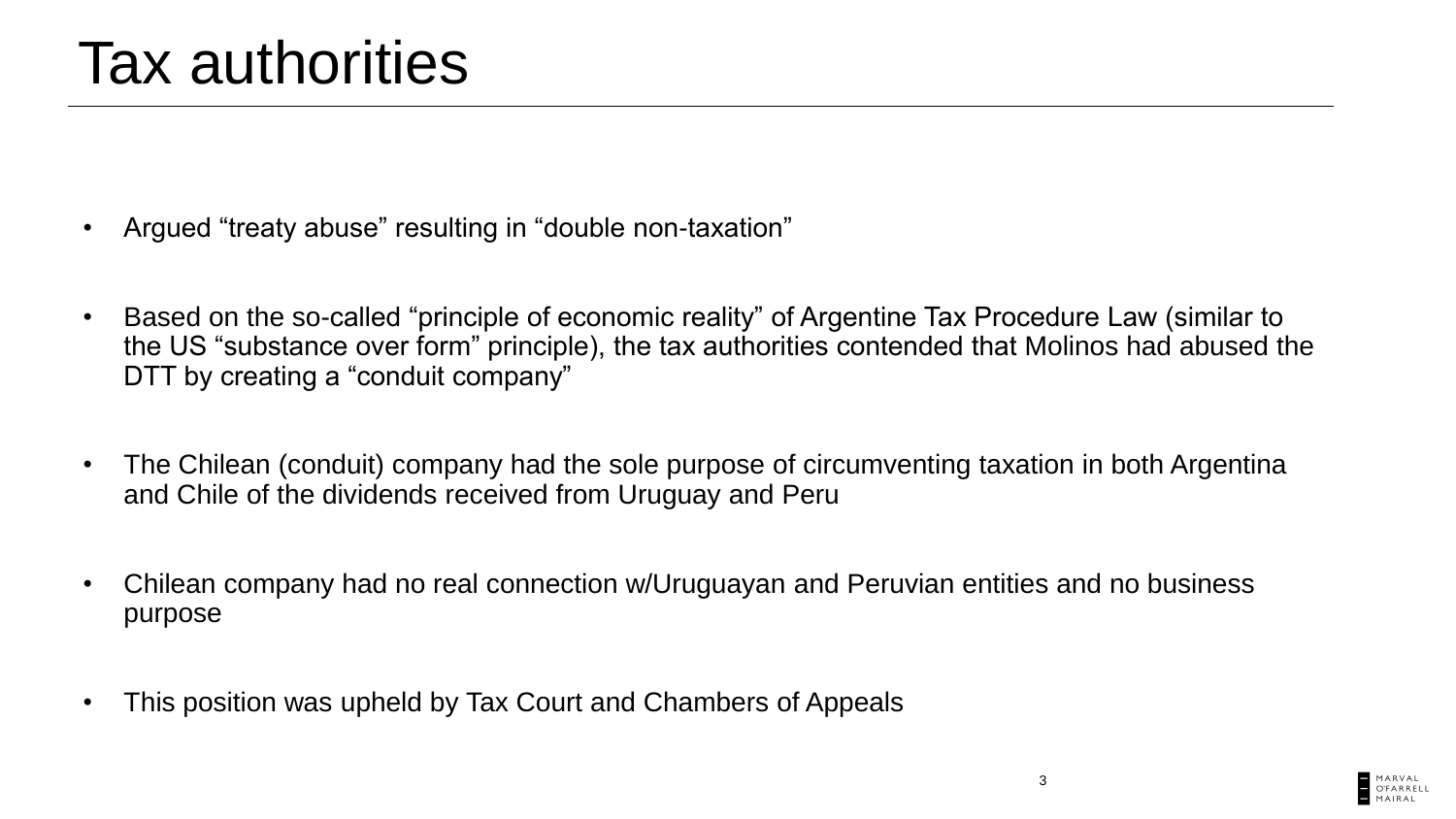# Argentine Supreme Court (Sept 2, 2021)

Judges Maqueda and Rosatti:

- $\checkmark$  Argentine legal system is composed of different laws, decrees, regulations that must be applied reasonably
- $\checkmark$  No right can be applied abusively
- $\checkmark$  International treaties could never be applied abusively regardless of whether they expressly include an anti-avoidance provision
- $\checkmark$  International treaties must be applied in good faith
- $\checkmark$  DTT had a purpose: to avoid double taxation
- $\checkmark$  The structure of the taxpayer had a different goal: to obtain double non-taxation
- $\checkmark$  The new DTT included this understanding expressly but it was implicitly accepted in the "old" treaty"
- $\checkmark$  Economic reality: (i) Chilean entity was incorporated one year after the holding regime was created, and (ii) immediate repayment of dividends received from Uruguay and Peru

Judge Lorenzetti

 $\checkmark$  Similar arguments but stressed the fact that the purpose of the DTT was to avoid double taxation and should not lead to double non-taxation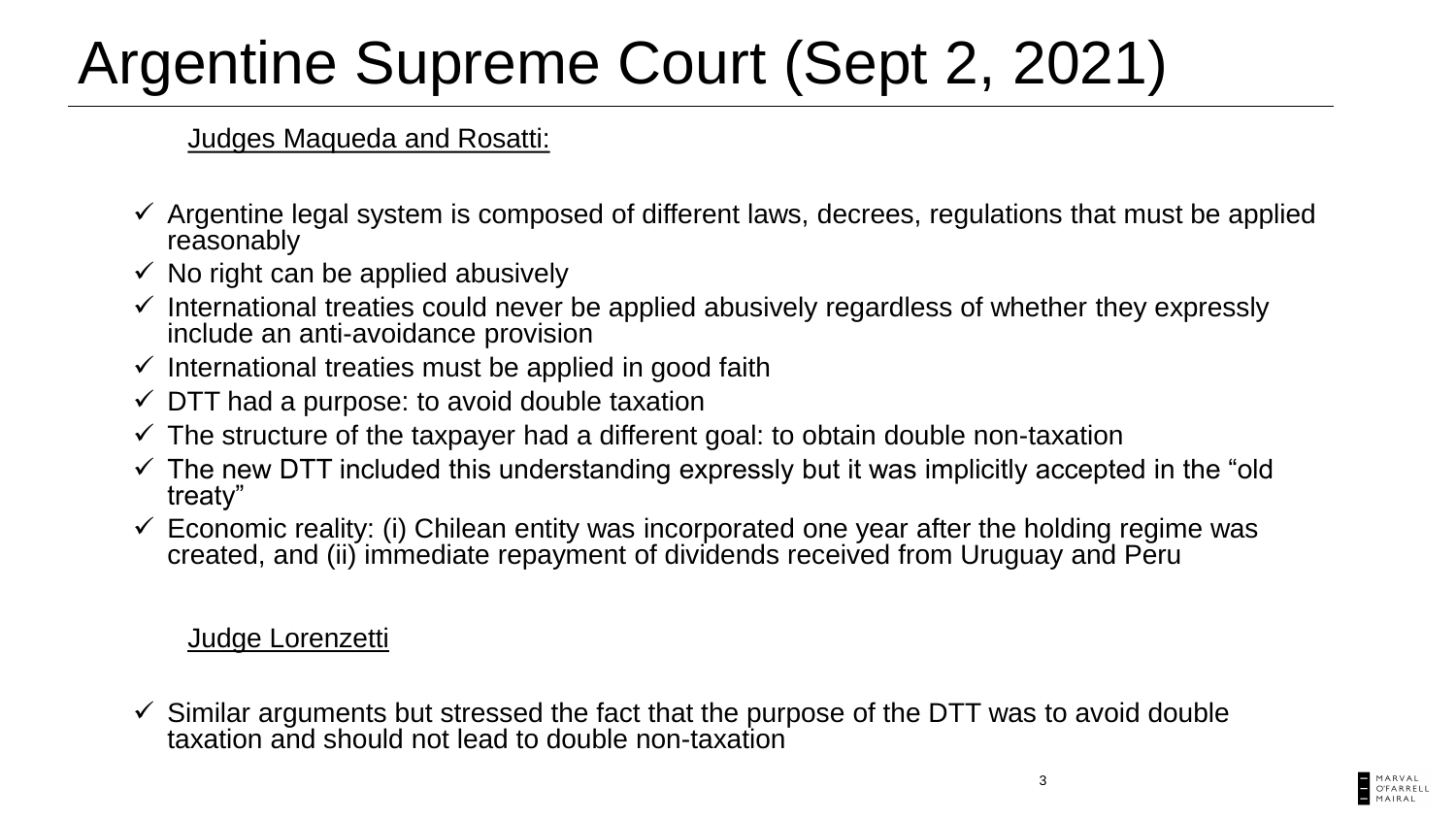## Argentine Supreme Court: confirmed

Judge Rosenkrantz: (in favor of taxpayer!)

- $\checkmark$  DTT clearly granted taxing power to the source country, and there are no difficulties in the wording of the DTT
- $\checkmark$  Benefits of the DTT were applicable even if the source country decided not to tax
- $\checkmark$  Courts must refrain from making distinctions were the laws do not make them
- $\checkmark$  if the intent had been that one country gets the right to tax where the other decides not to do it, that should have been included in the DTT
- $\checkmark$  Double non-taxation was a potential result of the DTT and that must be respected
- $\checkmark$  To ignore the wording of the DTT invoking internal law would involve a violation of the principle of "good faith"
- $\checkmark$  Double non-taxation does not entail any problem within Argentine Constitution and if that was the potential result of the decision of Congress, it must be respected